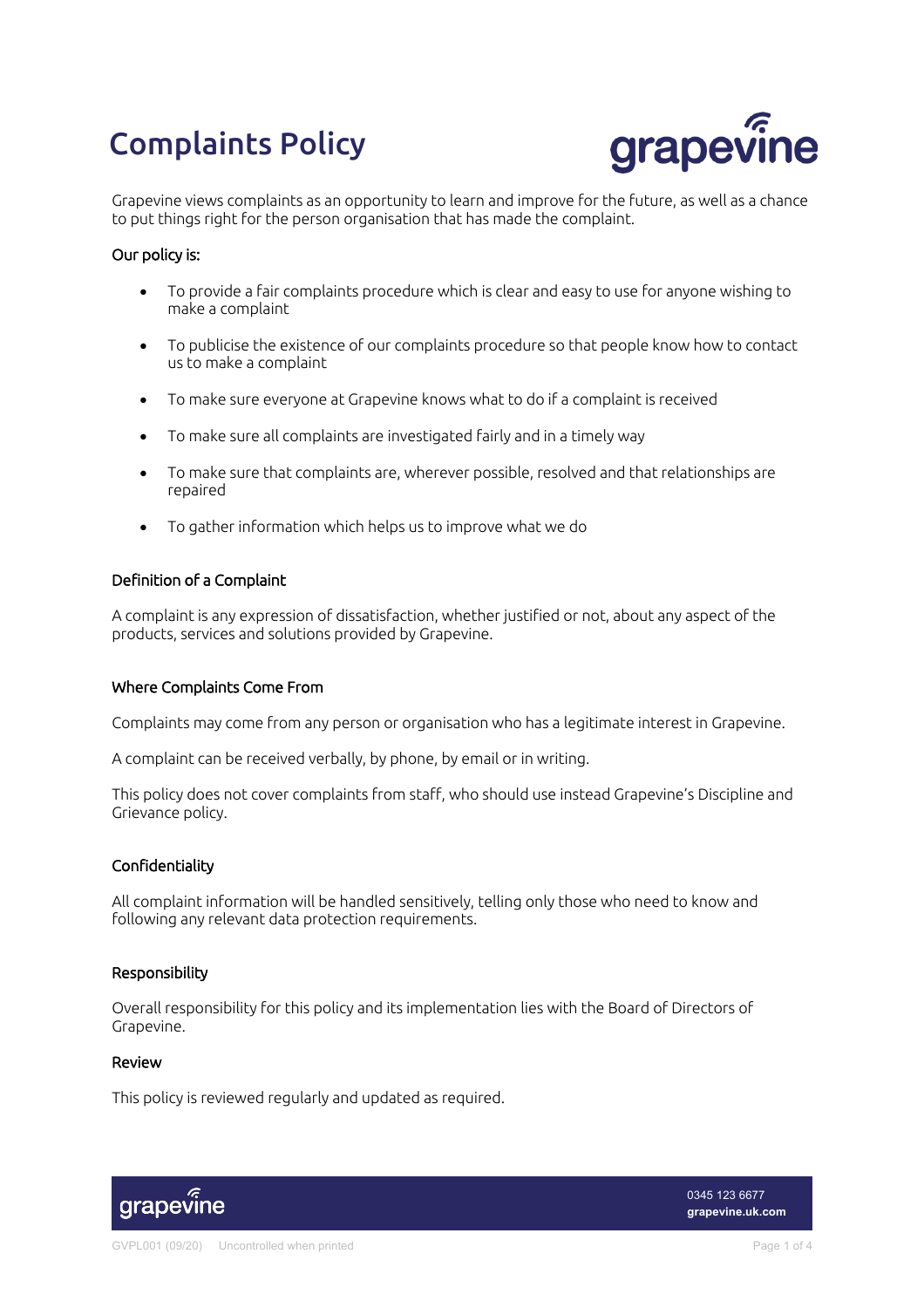# Publicised Contact Details for Complaints:

Written complaints may be sent to Grapevine by e-mail at support@grapevine.uk.com, or can be submitted by post at either of our following branch addresses.

Poole Office:

19-25 Nuffield Road Poole Dorset BH17 0RU

Bath Office:

The Office Village 6A Roman Way Peasedown St John **Bath** BA2 8SG

Alternatively, verbal complaints may be made by phone on 0345 123 6677.

#### Receiving Complaints

Complaints may arrive through channels publicised for that purpose or through any other contact details or opportunities the complainant may have.

Complaints received by telephone or in person need to be recorded. The person who receives a phone or in person complaint should:

- Document the facts of the complaint
- Take the complainant's name, address and telephone number
- Note down the relationship of the complainant to Grapevine
- Tell the complainant that we have a complaints procedure
- Tell the complainant what will happen next and an indication how long it will take
- Where appropriate, ask the complainant to send a written account by post or by email so that the complaint is recorded in the complainant's own words.

For further guidelines about handling verbal complaints, see Appendix 1

#### Resolving Complaints

#### Stage One

In many cases, a complaint is best resolved by the person responsible for the issue being complained about. If the complaint has been received by that person, they may be able to resolve it swiftly and should do so if possible and appropriate.

Whether or not the complaint has been resolved, the complaint information should be passed to the most suitable person to deal with the issue within one working day.



0345 123 6677 **grapevine.uk.com**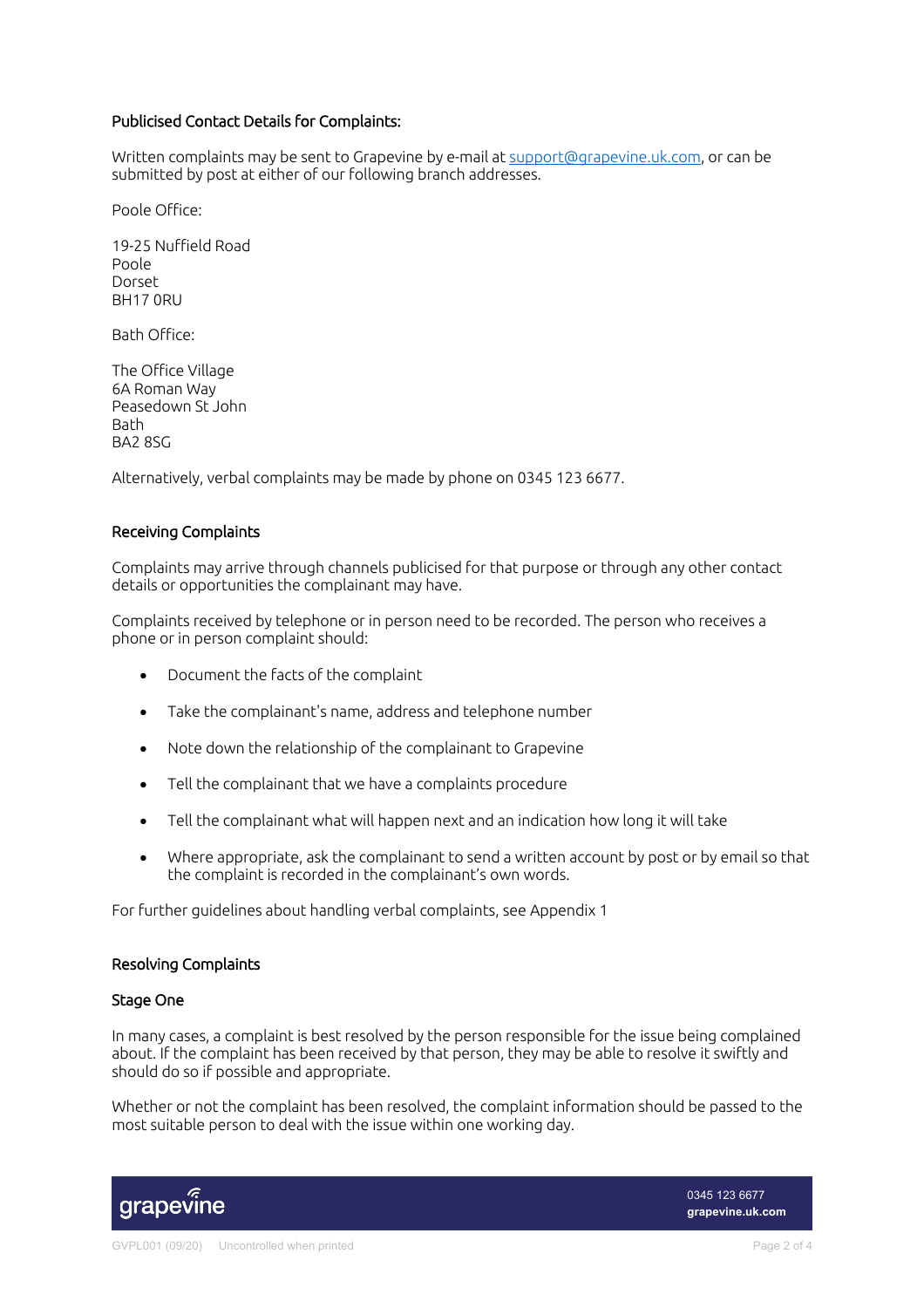On receiving the complaint, the recipient records it in the complaints log. If it has not already been resolved, they delegate an appropriate person to investigate it and to take appropriate action.

If the complaint relates to a specific person, they should be informed and given a fair opportunity to respond.

Complaints should be acknowledged by the person handling the complaint within two working days. The acknowledgement should say who is dealing with the complaint and when the person complaining can expect a reply. A copy of this complaint's procedure should be attached.

Ideally complainants should receive a definitive reply within two weeks. If this is not possible because for example, an investigation has not been fully completed, a progress report should be sent with an indication of when a full reply will be given.

Whether the complaint is justified or not, the reply to the complainant should describe the action taken to investigate the complaint, the conclusions from the investigation, and any action taken as a result of the complaint.

#### Stage Two

If the complainant feels that the problem has not been satisfactorily resolved at Stage One, they can request that the complaint is reviewed at Board level. At this stage, the complaint will be passed to a Company Director.

The request for Board level review should be acknowledged within one working day of receiving it. The acknowledgement should say who will deal with the case and when the complainant can expect a reply.

The Company Director may further investigate the facts of the case themselves or delegate a suitably senior person to do so. This may involve reviewing the paperwork of the case and speaking with the person who dealt with the complaint at Stage One.

If the complaint relates to a specific person, they should be informed and given a further opportunity to respond.

The person who dealt with the original complaint at Stage One should be kept informed of what is happening.

Ideally complainants should receive a definitive reply within two weeks. If this is not possible because for example, an investigation has not been fully completed, a progress report should be sent with an indication of when a full reply will be given.

Whether the complaint is upheld or not, the reply to the complainant should describe the action taken to investigate the complaint, the conclusions from the investigation, and any action taken as a result of the complaint.

The decision taken at this stage is final, unless the Board decides it is appropriate to seek external assistance with resolution.

#### Variation of the Complaints Procedure

The Board of Directors may vary the procedure for good reason. This may be necessary to avoid a conflict of interest, for example, a complaint about a Director should not also have the same Director as the person leading a Stage Two review.

# Monitoring and Learning from Complaints

Complaints are reviewed annually to identify any trends which may indicate a need to take further action.



0345 123 6677 **grapevine.uk.com**